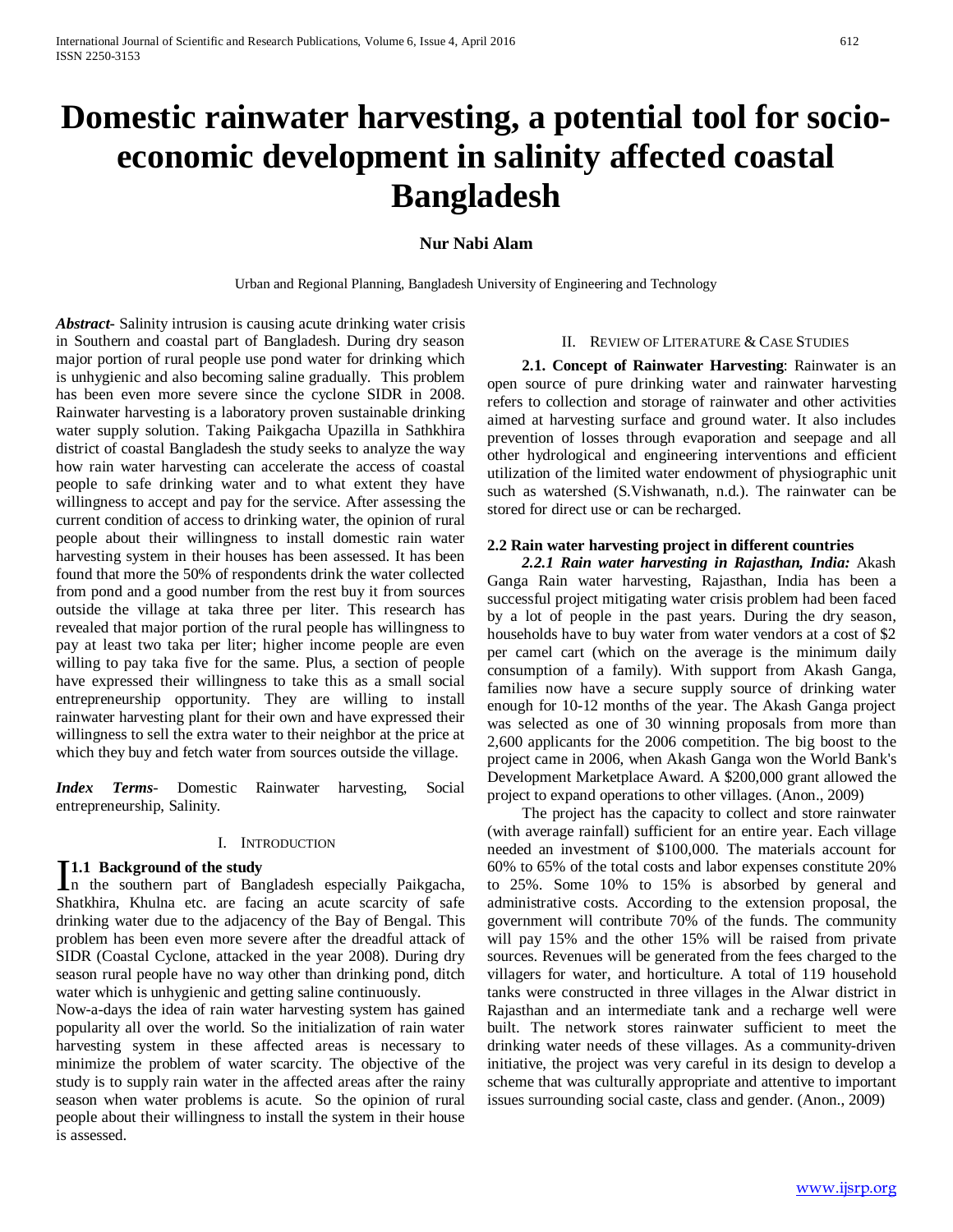### *2.2.2 Rain water harvesting in Uganda*

Water crisis problem is very severe in Africa especially in Uganda. The field studies confirmed that there is a widespread latent demand for low-cost water storage, especially in Africa, where people are paying US \$18- \$30 for a 200 liter barrel to store water at the household level. EW (Enterprise Works) contracted an international promotion firm Saatchi & Saatchi to develop a promotional campaign highlighting the advantages of *bob* in posters, billboards, brochures, wall paintings and through radio shows. The campaign combines promotional and educational themes to inform potential clients and stimulate demand. In order to understand how price affects the uptake for the product and the impact at the household level, EW is partnering with Innovations for Poverty Action to conduct an indepth study. A baseline survey has been undertaken in 3,240 households across 81villages in one district in Uganda. The partnerships formed at the start of the project, and a strong communication strategy ensures that information reaches key organizations (private enterprises, non-governmental organizations, governments, donors, and other interested parties). This project can directly contribute to poverty reduction by improving access to safe water in the home, relieving women and children from the drudgery of fetching water, while improving health and the quality of life of household members. Moreover, reduced medical expenses will directly increase the disposable income in the household.(Naugle, 2011)

## III. STUDY AREA PROFILE & METHODOLOGY

*3.1.Study Area Profile:*

*Name of the study Area*: Goroykhali of Paikgacha Upazila, Khulna district

*Annual Rainfall*: 1710m.m.(UNICEF, 2014) *Salinity level*: 1000 ppm. (Hasan, 2012)



*Fig 3.1: Map of Paikgacha Upazilla Source:Banglapedia,n.d.*

## *3.2 Methodology*

## *3.2.1. Selection of Study Area:*

Analyzing the opinions of the experts of ITN (BUET) and various information's about geography and salinity problems of the coastal areas,Garaikhali village ofPaikgachchaUpazilla under Khulna district has been selected as our study area.

## *3.2.2. Selection of target group:*

The researchers have selected local village people as the target group.

### *3.2.3. Reconnaissance Survey*

Reconnaissance survey has been conducted to gain the general impression regarding the study area and the people of the study area.

#### *3.2.4. Pilot Survey:*

A pilot survey has been conducted on every household to get our necessary information.

#### *3.2.5. Correction of Questionnaire:*

Some corrections has been made in the questionnaire after pilot survey on this day.

 **3.2.6. Final Survey***:*After the correction of questionnaire, final survey has been conducted.

## *3.2.7. Data Collection*

*3.2.7.1 Primary Data Collection*: The primary data has been collected through questionnaire survey. This data will be collected through following steps-

*Sample Selection*: The population of village around 15000. Simple random sampling method has been used.The following formulas have been used for sample calculation

> $x=Z(c/100)2r(100-r) n=N x/((N-1) E2;$ E=Sqrt $[(N - n)x/n(N-1)]$ ; Source: (Anon., n.d.)

The researchers have applied a random sample of 30 household surveys which will help to understand the acceptability and participation of the whole village people in the project.

*Collected Data type*: The researchers have collected informative data such as project participation, willingness to invest on the project, water scarcity problem, source of pure drinking water, type of rooftop area etc. through household survey.

#### *3.2.7.2. Secondary Data collection*:

 Physical features of the study and various demographic, geographic information's and rainfall data has been collected through analyzing various journals, reports..

 *3.2.7.3. Data Analysis:* The analysis of the data will be performed based on primary and secondary data

#### IV. DATA ANALYSIS

#### **4.1-Number of Family member and water consumption rate***:*

 From the (Fig: 4.1) it has been found that that quantity of consumption of water increases as family member increases. As a result they have to find several alternative sources of drinking water like pond, tube well, buying from external suppliers and rainwater.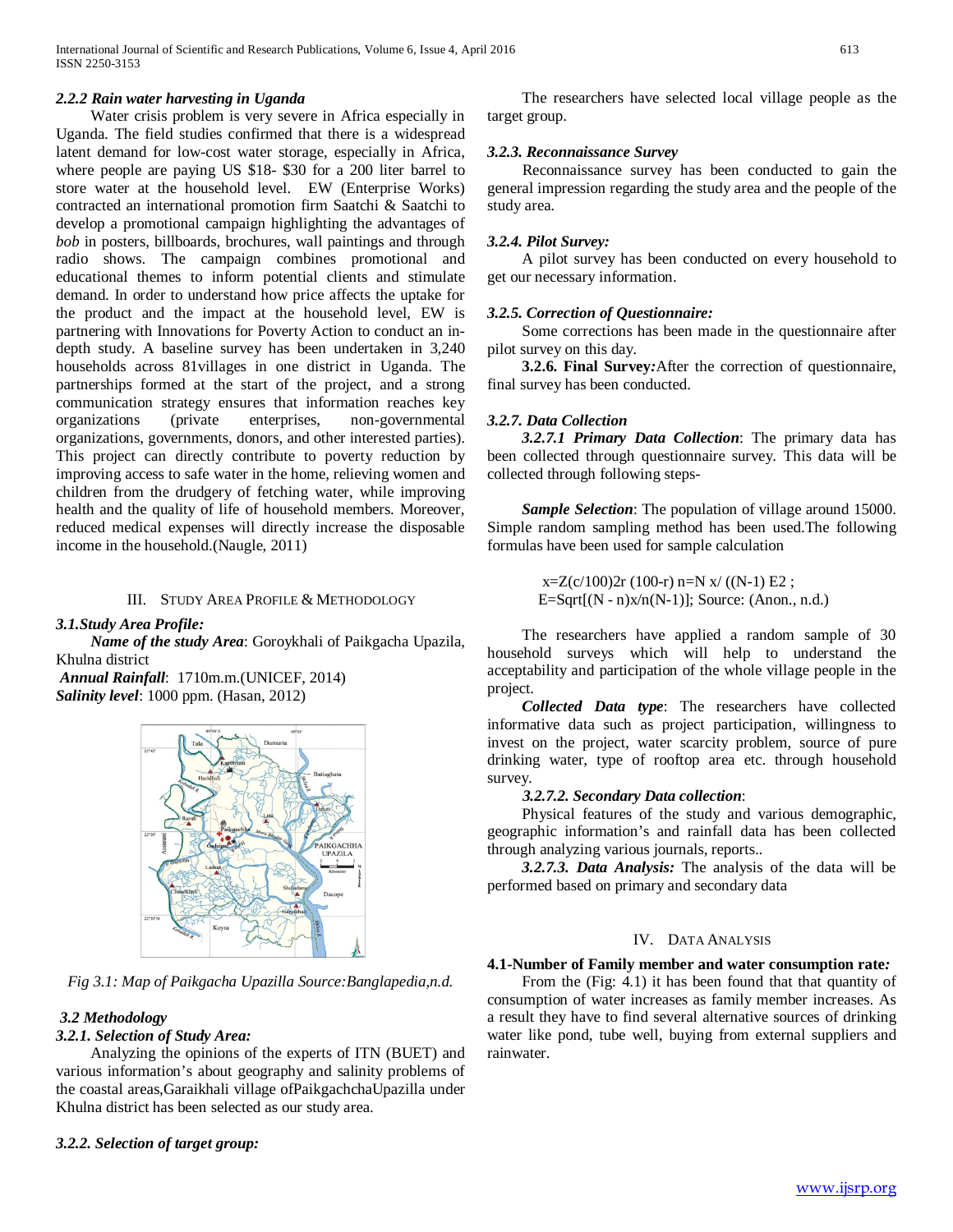

#### **Fig 4.1- Relation between no of family members and daily average water consumption Source-Field Survey, (2014)**

**4.2-Sources of drinking water of the study area**



**Fig 4.2-Main sources of drinking water Source-Field Survey, (2014)**

 The local people collect drinking water from different sources like pond, tube well, buying from external suppliers and rainwater. From the analysis (Fig: 4.2) it has been found that the local people have to depend heavily on the pond as their main source of drinking water.

 From the (Fig: 4.3) it has been found that the people prefer buying water from external suppliers as their secondary source of drinking water. These suppliers collect the pond water and sell it to the people in jars. The price of their product is 3 tk per liter.



**Fig 4.3: Water collection from secondary water source**

Source-Field Survey (2014)

## **4.3-Satisfaction level with the drinking water quality**

 From the data analysis (Fig: 4.4) it has been found that 93% of the people are not satisfied with the quality of the water they drink.

 The water they drink is unhygienic full of debris and some said that there is arsenic in their water.



**Fig-4.4: Satisfaction level with the water quality Source-Field survey (2014)**

#### **4.4-Distance from water collection point and transportation cost**

 From field survey it has been found that people on an average living 3-5 km away from water collection point use van and other living adjacent to it depends on foot. So the people have to pay additional transportation cost whether they use various mode like van, rickshaws for collecting water or they buy from external suppliers. They have to pay to the external suppliers 2 tk or 3 tk depending on the distance. From the field survey it has been found that the people have to pay a good amount of money as transportation cost for the collection of drinking water. From the (Fig: 4.5) the linear relationship between distance and transportation cost has been shown and it is apparent that the transportation cost is increasing with the distance.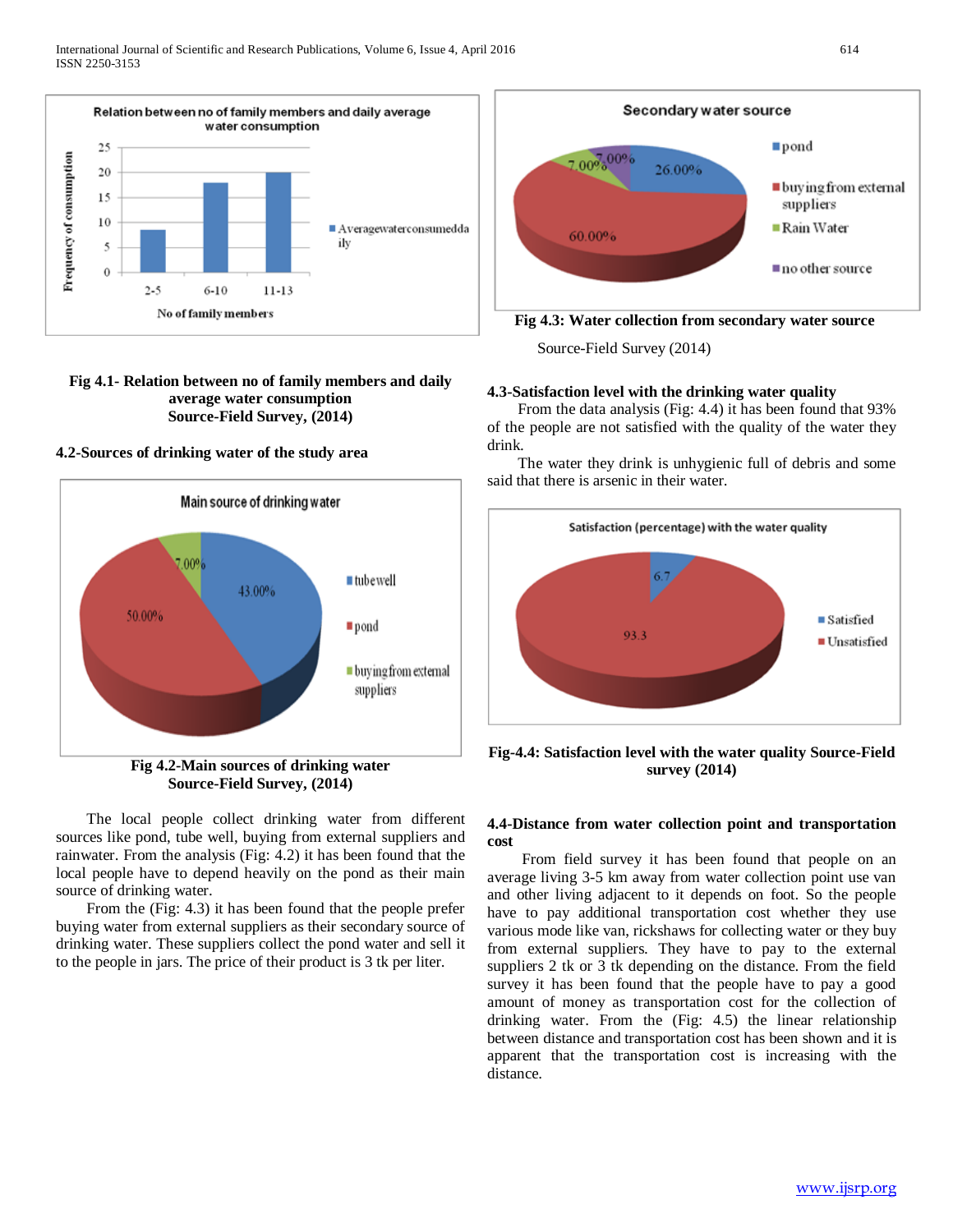

## **transportation cost per liter Source-Field Survey (2014)**

#### **4.5: Problems while water collection**

 The people have to face various problems while collecting water. From the (Fig: 4.6) it has been found that 67% respondent identified time consuming as their major problems.



**Fig 4.6: Major problems while water collection Source-Field Survey (2014)**

#### **4.6-Total time needed for water collection:**

 It has been found from the (Fig- 4.7) that time they waste to collect water can be utilized in various productive sectors like fishing, farming, small business etc. If we convert this time in monetary value, it will be observed that they have to spend a good amount of money for water collection.

Daily time consumed to collect water 40.00% 35.00% 30.00% 25.00% Percentage of 40% 20.00% 4.509 Respondents 15.00% 5.509 10.00% 5.00% 0.00% 16-25 min 26-40 min 10-15 min

**Fig 4.7: Daily time consumption to collect water Source-Field Survey (2014)**

 **4.7. Monthly income and total cost for drinking water purpose (including transportation cost):** From the Fig:4.8 it has been found that people of the study area spend a significant amount of money from their monthly income for drinking water purpose.



**Fig 4.8: Monthly income and total monthly cost for drinking water Source-Field Survey (2014)**

 From the (Table-4.1) it has been found that monthly income and total cost for drinking water purpose is positively co-related. People of relatively higher income group spend more in this purpose.

## **Table 4.1: Statistics measures of income distribution and cost for drinking water**

| <b>Correlation</b> | Co-efficient of correlation |
|--------------------|-----------------------------|
| <b>Pearson's R</b> | .506                        |

Source- Researchers calculation, (2014)

 **4.8: Educational qualification and willingness to participate in the project:** From the (Fig:4.9) it has been found that educated people specially Secondary and above who are conscious about health problems and the need of pure drinking water have agreed to participate in our project.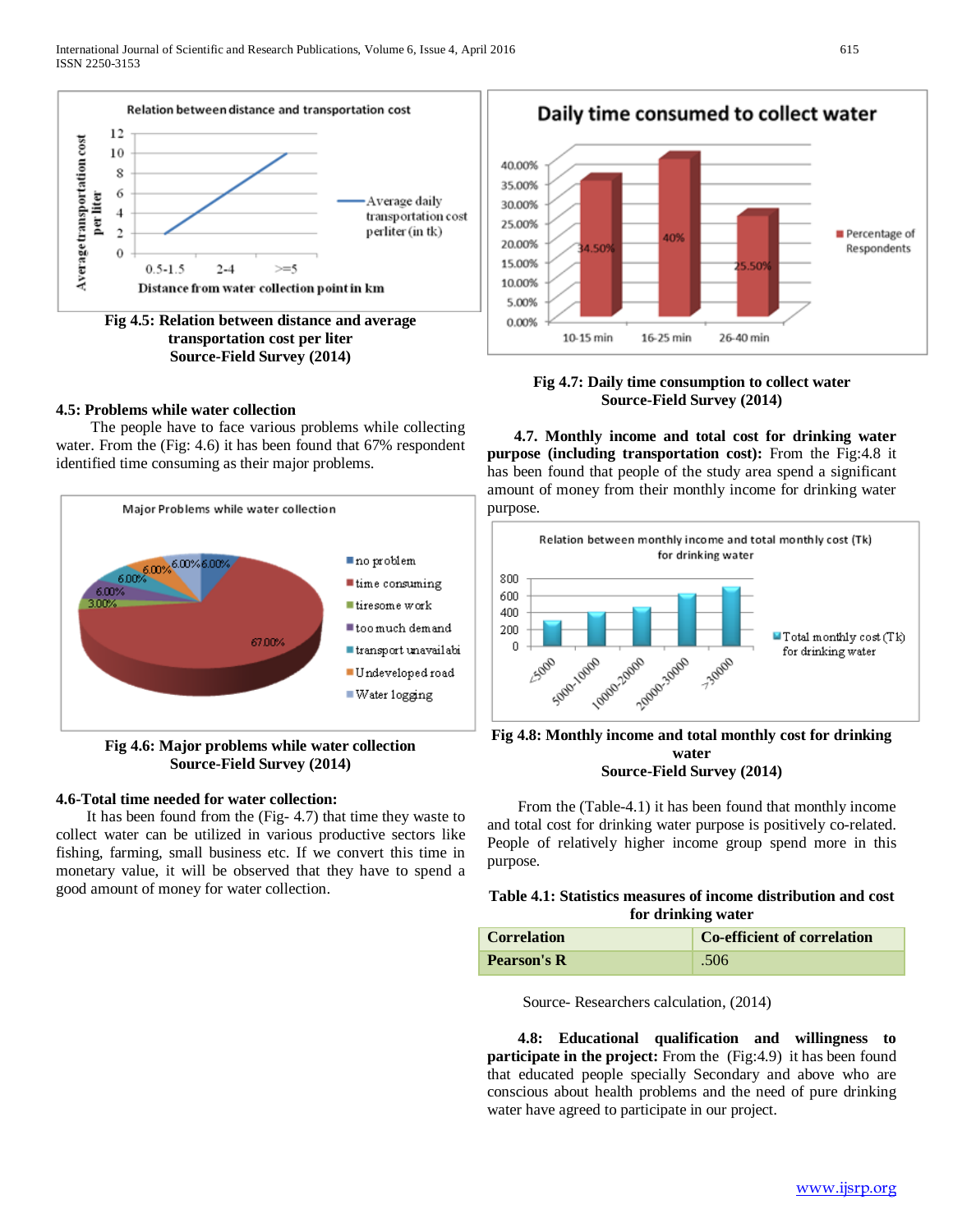

**Fig 4.9: Relation between education level and Eagerness to participate Source-Field Survey (2014)**

## **4.9: Educational qualification and willingness to buy our product at 5 tk per liter: From the (Fig: 4.10) it has been found that majority of people have shown unwillingness to buy water 5 tk per liter.**



**Source-Field Survey (2014) Fig 4.10: Educational level and willingness to buy water at 5 tk per liter**

# **4.10: Variability in the level of income of the local people**

 From the (Table-4.2) and the (Fig-4.11) it has been found that the value of skewness of the income data of the respondents is 0.076.It denotes that the income data is symmetrical. So there is no major disproportion of income group in this area. So the number of different income groups (high, middle and low) are in equal proportion. Again from the below Fig: 4.12, it can be said that the Kurtosis of income data is platykurtic (as negative). Most of the income value is spread from mode income of the income database.

|                        | Mean Income | <b>Skewness</b> |            | Kurtosis  |            |
|------------------------|-------------|-----------------|------------|-----------|------------|
| Number of cases<br>(N) |             | Statistic       | Std. Error | Statistic | Std. Error |
| 30                     | 16700       | 0,076           | .427       | $-.118$   | .833       |

**Table 4.2: Statistical measures of income distribution Source: Researchers calculation, 2014**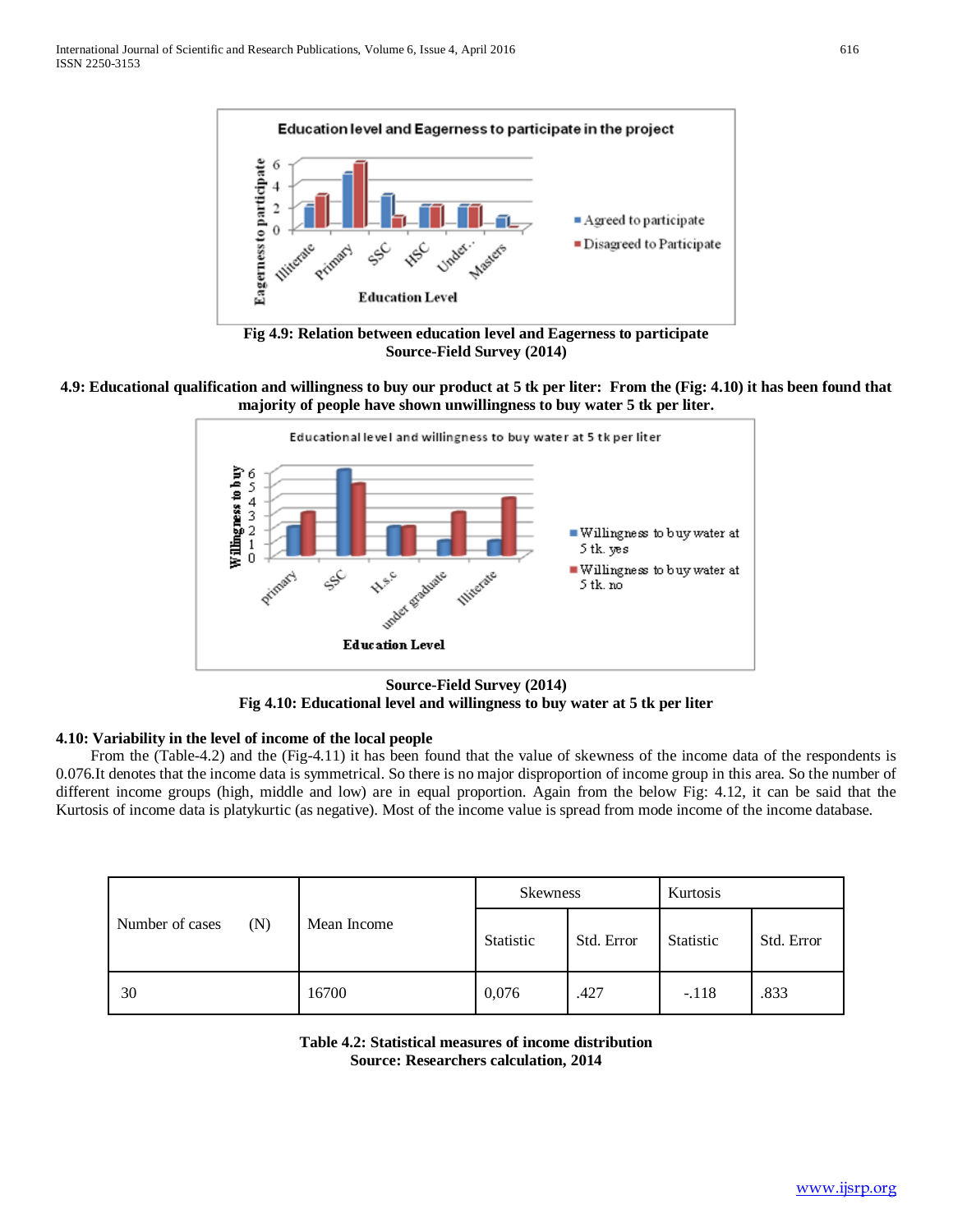

Fig 4.11: Symmetrical Skewness of Income data (Anon., n.d.) Fig 4.12: Kurtosis of Income data (Anon., 2012)

## **4.11- Monthly Income and Willingness to participate in our project***:*

From the (Fig 4.13) it has been found that middle income group (10000-20000) has agreed to participate in our project.



**Fig 4.13: Column chart showing monthly income and willingness to participate in the project Source-Field Survey, 2014**

#### **4.12: Hypothesis testing whether people are willing to pay 5 tk per liter**

Hypothesis: Most of the respondents willing to pay 5 tk per liter

 Alternate hypothesis: Most of the respondents are not willing to pay 5 tk per liter Level of Significance: .05

 From the analysis of one sample t-test it is found that there is mean difference (See table:4.4) between of test hypothesis and actual mean. As the t value is -14.470 (See table:4.4) which is greater than 0.05. So the null hypothesis (Most of the respondents willing to pay 5 tk per liter) is rejected. Again as the "t" value is negative, the calculated mean of the sample is less than the test value (here 5 tk.).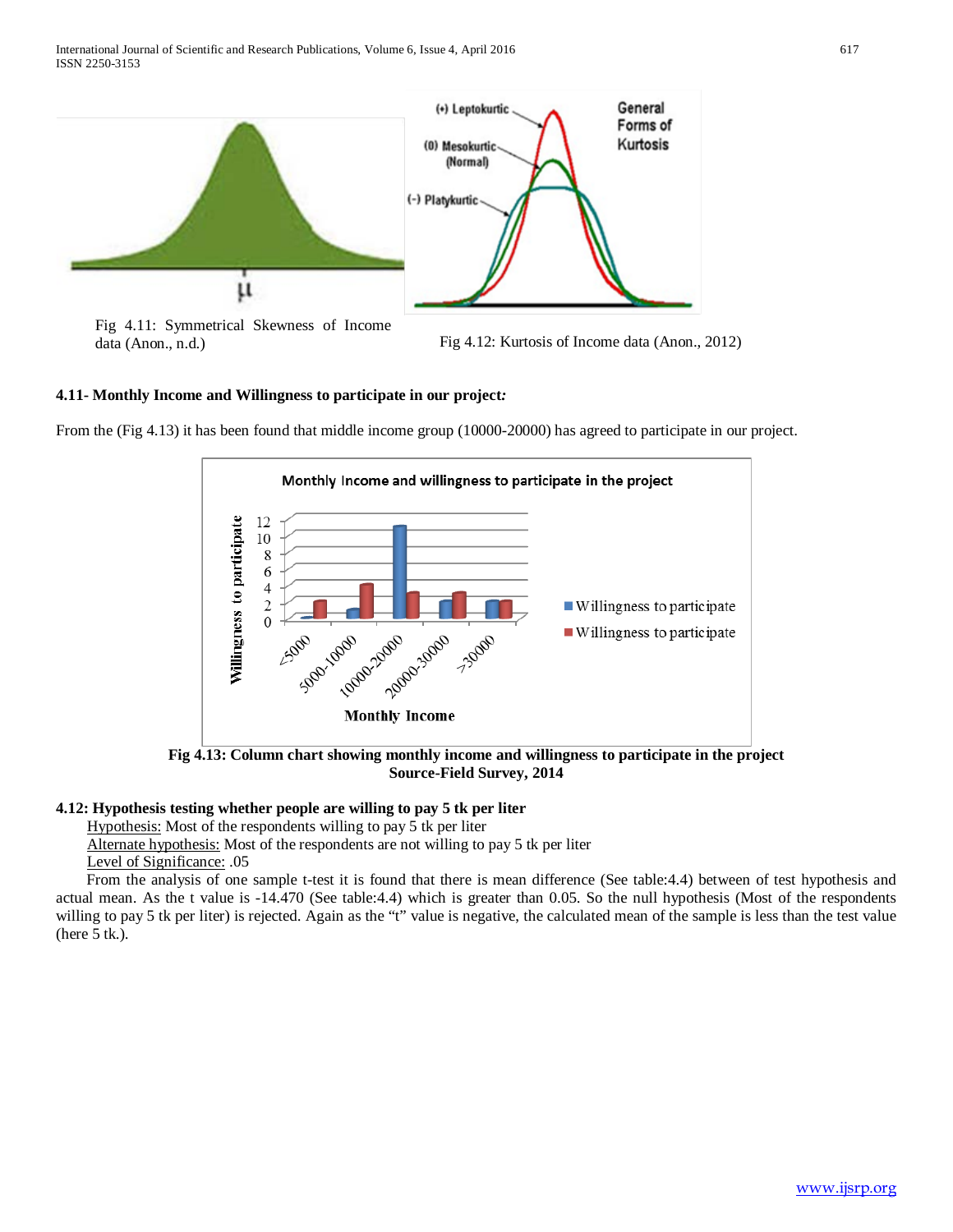From this it can be concluded that, Most of the respondents are not willing to pay 5 tk per liter. Most of the people are willing to pay 2 tk per liter.

| Willingness<br>to<br>pay | N<br>. . | Mean        | Std. 1<br>Deviation | Std. Error Mean |
|--------------------------|----------|-------------|---------------------|-----------------|
|                          | 10       | $\gamma$ tk | 0.9139              | 0.2285          |

## **Table 4.3: Statistics for willingness to pay**

Source: Researchers calculation,2014

#### **Table 4.4: One sample "t" test for willingness to pay**

| Willingness to pay | Test Value = $5$ tk |                   |                 |
|--------------------|---------------------|-------------------|-----------------|
|                    |                     |                   |                 |
|                    | t-value             | Degree of freedom | Mean difference |
|                    |                     |                   |                 |
|                    | $-14.470$           | 15                | $-3.3063$       |
|                    |                     |                   |                 |

Source: Researchers calculation, 2014

## **4.13: Hypothesis testing whether people are willing to share the total implementation cost (5000 tk) of 600 liter tank**

Hypothesis: Most of the respondents willing to share the total implementation cost (5000 tk) of 600 liter tank Alternate hypothesis: Most of the respondents are not willing to share the total implementation cost

Level of Significance: .05

From the analysis of one sample t-test (See Table: 4.6) it is found that there is mean difference between of test hypothesis and actual mean. As the t value is -4.703 which is greater than 0.05. So the null hypothesis is rejected. Again as the "t" value is negative, the calculated mean of the sample is less than the test value (here 3178 tk.). (See Table:4.5)

#### **Table 4.5: Statistics for willingness to share**

|                            | N  | Mean    | <b>Std. Deviation</b> | Std. Error Mean |
|----------------------------|----|---------|-----------------------|-----------------|
| Willingness<br>to<br>share | 14 | 3178 tk | 1449.232              | 387.324         |

Source: Researchers calculation, 2014

## **Table 4.6: One sample "t" test for willingness to share**

| Willingness<br>share | to | Test Value = $5000$ tk |                   |                 |  |
|----------------------|----|------------------------|-------------------|-----------------|--|
|                      |    | t-value                | Degree of freedom | Mean difference |  |
|                      |    | $-4.703$               | 13                | $-1821.429$     |  |

Source: Researchers calculation,2014

# **4.14: Monthly income and willingness to buy water at 5 tk per liter:**

 From the Fig: 4.14 it has been found that people of higher income group (20000-30000 & 30000+) are willing to buy our product at 5 tk per liter. Rest of the income group showed unwillingness to buy at this price.